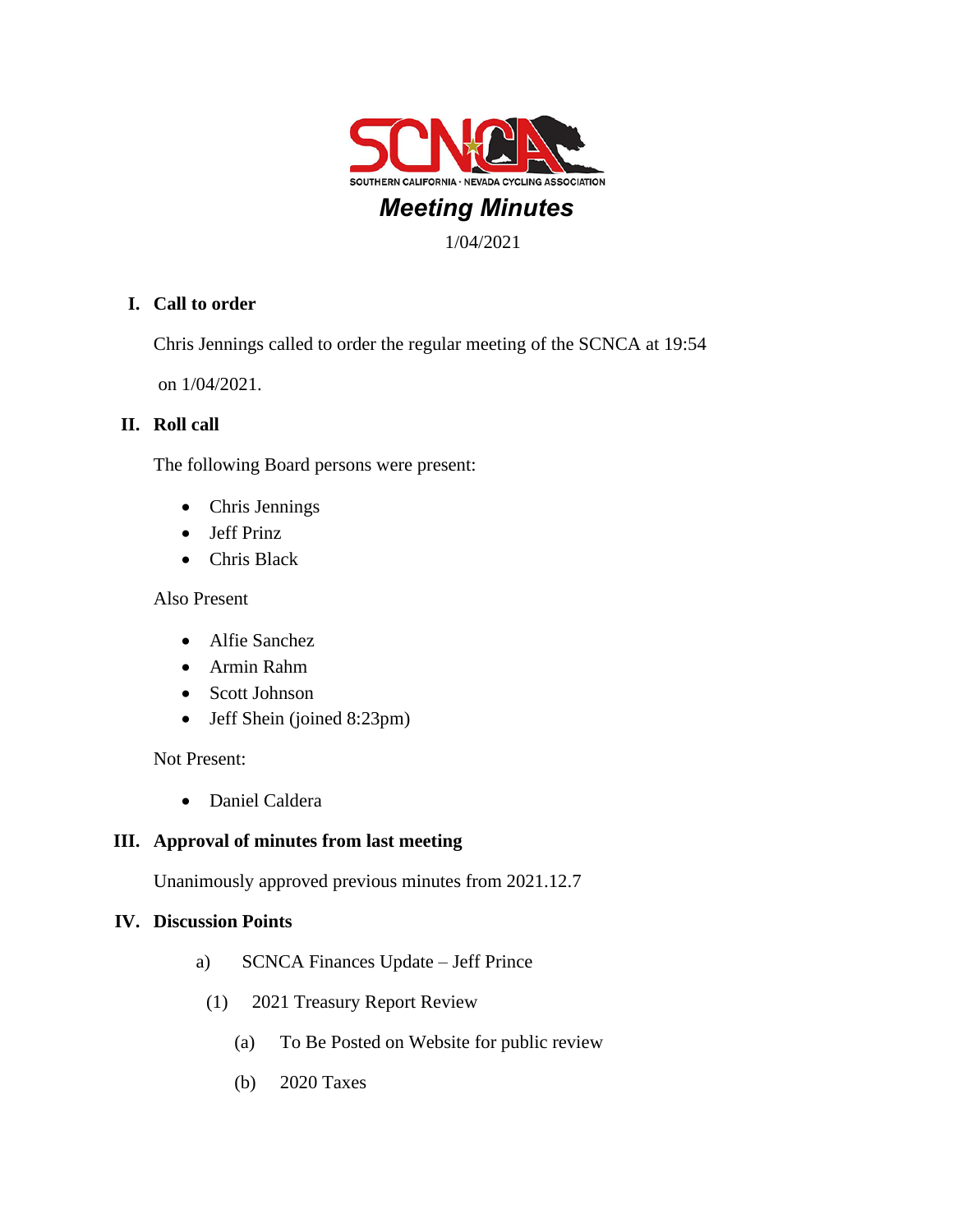- (i) Scott Johnson to assist w/ Quick Books
- b) Chris Black Motion to appoint Alfie Sanchez, Armin Rahm & Scott Johnson to SCNCA BoD for the two year term starting in 2022. Second by Jeff Prinz
- (1) Unanimously approved
- c) Officials Roles (all unanimously approved)
- (1) Scott Johnson Nomination of Armin Rahm to Treasurer role
- (2) Scott Johnson Nomination of Chris Jennings to Secretary role
- (3) Jeff Prinz Nomination of Scott Johnson to President Role
- (4) Scott Johnson Nomination of Chris Black to Officiating role
- (5) Armin Rahm Nomination of Chris Black to Vice President role
- (6) Alfie Sanchez & Jeff Prinz Promotor Ambassadors
- (7) Jeff Shein Junior & Club Ambassador & Website Ambassador
- d) Safe Sport Reminder for all Board Members
- e) Officials Update next meeting
- (1) Invite new officials
- f) Basecamp Review
- g) Scott Johnson High importance of BRP/S.A.F.E. Rider Program
- (1) Compulsory or Incentivized

#### **V. Open Discussion**

- a) [Folded into above]
- b) Chris Black Equipment Return from Jim Allen
- (1) Alfie Sanchez Pursuing (will get contact info from Chris Black)
- c) Chris Black Championship Guidelines Posted to Basecamp
- d) Jeff Prinz Motion to hold BoD Meetings once per Month with additional dependent upon needs of BoD.